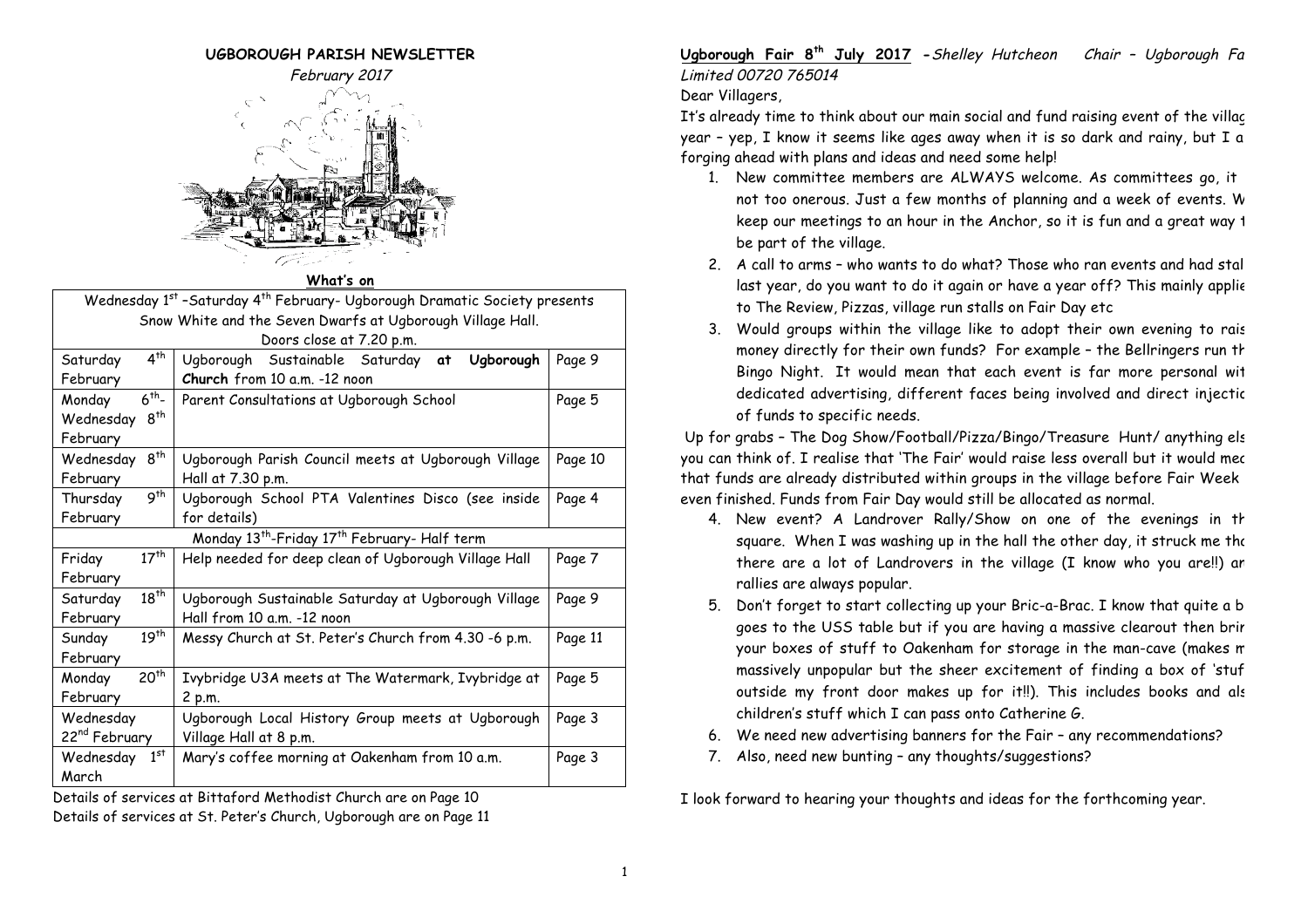# **Ceremonial flying of the Flag.** –Taff Jones

The flag will be flown on the following occasions-

**February 6th** Accession Day of Queen Elizabeth II February 19<sup>th</sup> Birthday of the Duke of York



The flag will fly at half-mast to commemorate the deaths of two Ugborough men. For those of you that have been following these commemorations you will have noticed that the deaths of Pte Head and Pte Jonas bring a total of five deaths in under six weeks. To think that Ugborough was a closer community 100 years ago it must have been quite a terrible time for those who lived and knew these men and their families. We who live on will remember them.

Head, J., Pte 1<sup>st</sup>/4<sup>th</sup> Battalion Devonshire Regiment.3<sup>rd</sup> February 1917 Jonas, S.S., Pte Royal Marines Light Infantry. 8<sup>th</sup> February 1917

# **Coffee Drop-In Centre**

**10.30 a.m.-Noon every Thursday morning in Ugborough Church Post office available 10 a.m.–12 noon (and Tuesday 1.30-3.30 p.m.)** Why not meet up with friends and neighbours over coffee, tea, cake & biscuits? Everyone welcome.

# **Mary's Coffee Morning 1st March 10 a.m. at Oakenham, Ugborough.**

The first event of the villages social calendar (well, apart from the panto). No rehearsing, no costume changes, just a lovely cuppa and homemade cake. It would lovely to see you all on the first day of March, in glorious Spring sunshine and daffodils!!!

Monies raised from the event will go to the Church General Fund.

## **Ugborough Local History Group-** Merryl Docker

Join us at the seaside in the deep winter month of February!

On Wednesday 22nd February we welcome Tim Phillips, Architect and former Chairman of the National Piers Society, to talk on THE SEASIDE PIERS OF THE SOUTH WEST. Tim will illustrate his talk with many images of our seaside pier heritage in their heyday.

Everyone will be made very welcome - members free, non-members just £2 on the door.

See you in Ugborough Village Hall at 8 p.m. on Wednesday 22nd February.

# **Village services.**

The Devon Libraries Mobile Library Service will be at Ugborough Square, on Tuesday 7<sup>th</sup> February from 9.30 a.m.-10 a.m.

**Ugborough and Bittaford Pre- School**-(incorporating breakfast club and after school club) Charity Number 1043499 Catherine Gwynne

Open 8 a.m.-6 p.m. Monday – Friday during term time in Ugborough Village Hall Baby and Toddler Group – Monday 10 -11.30 a.m.

Contact 07763215455

## **admin@ugboroughandbittafordpre-school.org.uk**

We are back in to the swing of term and looking forward to join in with Mrs Crudge in Foundation Class whilst we vacate the hall for the pantomime. Thank you 1 school for accommodating us again, we have an exciting week planned. We are als looking forward to joining Key Stage 1 on a trip to the Theatre Royal to watch or of our favourite Julia Donaldson books - Room on the Broom (maybe a review 1 rival Beryl's Bookworms next month!).

Calling all ladies (and gentlemen!). On the eve of Mothering Sunday, (Saturday 25 March), we are holding a race night in the Village Hall (Ladies' Day theme).

Anyone who fancies getting dressed up and drinking some fizz whilst having a little flutter, watch out for posters with details of tickets!

We are also planning a book sale again for World Book Day (Thursday 2<sup>nd</sup> March). If anyone has any books they would like to donate, please drop them into the hall (8 a.m.-6 p.m.) on a pre-school day. We will be selling children's and adults' books and any not sold over the week will be available to buy at the following USS. All donations gratefully received.

Meanwhile the children have been having fun building towers, mixing paint creating train tracks, dressing up and playing on the well-loved wooden train in the bottom playground. It's still as popular as ever, thank you Andrew Prowse!

# **The Safari Supper Returns!**

Ugborough Primary School PTA invites you to join us for the 2017 Safari Supper on Saturday 4th March. For your booking form please e mail the usual address **ugborough.safari@gmail.com** or speak to Catherine Gwynne, Shelley Hutcheon or Beth Edwards. Old and new faces from Ugborough and surrounding villages all welcome.

**The Beacon Federation -** Executive Headteacher - Mrs. Jane Byrne Ugborough Primary School.

**PTA News-** On Thursday 9th February we will be holding a Valentines Disco in th School Hall at 4.30 – 6 p.m. for KS1 and 6.30 – 8 p.m. for KS2.

Cost is  $£2.50$  to include love heart sweets; a tuck shop will be available with  $c$ items costing 50p.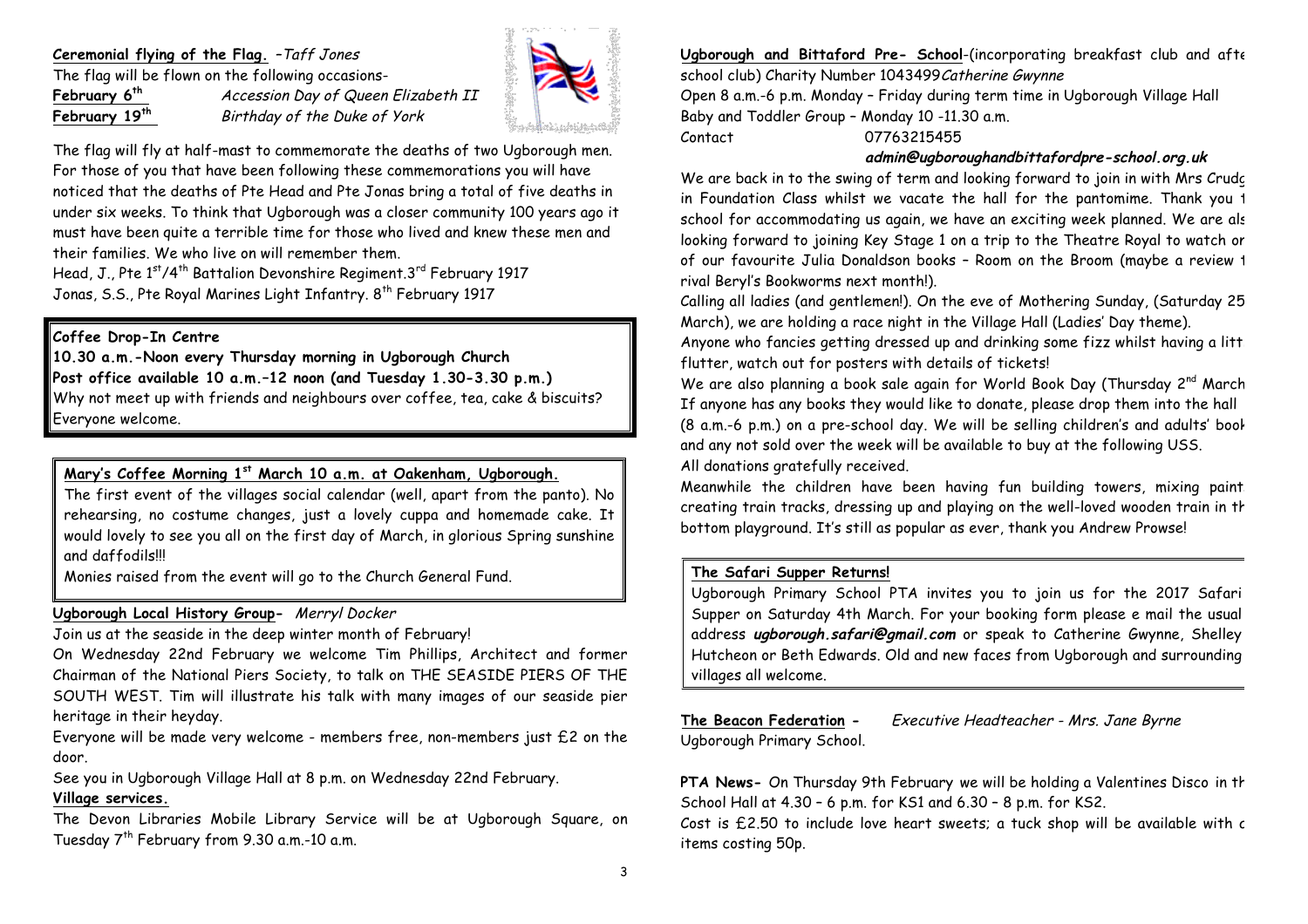## **Parent Evenings:**

We will be holding parent consultations on Monday 6th February – Wednesday 8th February - please check book bags for appointments letter.

We are very proud of what we do so please take time to read the "advert" below and consider coming to join us. You can make a difference to the lives of our children and we really would welcome your interest.

#### **Beacon Federation Governors**- **Sue Roberts Chair of Governors**

- $\checkmark$  Are you looking for a stimulating and worthwhile challenge?
- $\checkmark$  Do you want to make a difference for the next generation?
- $\checkmark$  Do you have experience in business, education, law or child development?
- $\checkmark$  Are you active in the local community or a successful fund raiser?
- $\checkmark$  Are you good at working with people and getting things done?

If any of these apply to you why not consider becoming a school governor – the most important voluntary role in Education today?

Your skills could be just what we need!

 You do not need any previous experience - there is plenty of training available. We meet monthly, serve for a 4-year term and are a mix of parents, members of staff and people from the wider community. You do need to be able to visit the schools during the day from time to time. All governors also need a satisfactory enhanced DBS disclosure.

We currently have vacancies on the Governing Board and anyone who shares our commitment to achieving the best for the children at Ermington and Ugborough is welcome to apply. You can see more about what we do on the Beacon Federation website **www.beaconfederation.com**.

To find out more about being a governor or to arrange an informal discussion with one of us please contact the school office at Ermington (01548 830459) or Ugborough (01752 892489) or email **admin@ermington.devon.sch.uk**. We'd love to hear from you!

**Ivybridge U3A**– Jean Sherrell, email **ivybridge.u3a@gmail.com** phone 01364 724700. The February General Meeting of Ivybridge U3A will be held on Monday 20<sup>th</sup> February at 2 p.m. in the Watermark. Our speaker Peter Brooks will talk about "Incineration, a Waste of a Waste". In 2009 Viridor proposed building a waste incinerator in the ancient woodland at New England, just south of Ivybridge and to use the quarry, that drains into the River Yealm, as a landfill site for the resulting waste products. This talk explains in some detail how we deal with our mounting waste problems and how we campaigned to preserve the ancient woodland as a vital local nature reserve for the community, now under the management of the Devon Wildlife Trust. See our website for full details **www.ivybridge-u3a.org.uk**

#### **Beryl's Bookworms** – Joan Fletcher

Exposure is a spy story set in 1960 with the Cold War at its height. Simon Callington is married to Lily, a German Jewish refugee, and works at the Admiralty in a job secured for him by



Giles Holloway. Simon's comfortable uncomplicated life starts to unravel when Giles is hospitalised after a drunken fall and asks Simon to return a top secret file Gile should never have taken home.

The author is known for writing about how historical events play out in ordinar lives and the repercussions for women and children. Exposure is no exception and as the story unfolds, Lily becomes the central character. We felt the book real captured the atmosphere of 1960s London in the Cold War and, although relative uncomplicated as spy novels go, it held our interest until the final page. And, yes, does have a satisfying ending and …… I will say no more.

We enjoyed the book and gave it an average score of 4. We look forward 1 reading next month's book: 'Where my heart used to beat', by Sebastian Faulks.

#### **Rainfall at Shellwood Hill** George Arnison

December was another dry month, when I recorded just 57mm (2.25") of rain at Shellwood Hill - compared with the last four Decembers of 175mm (2015), 91.5mm (2014), 237.5mm (2013) and 327mm (2012).

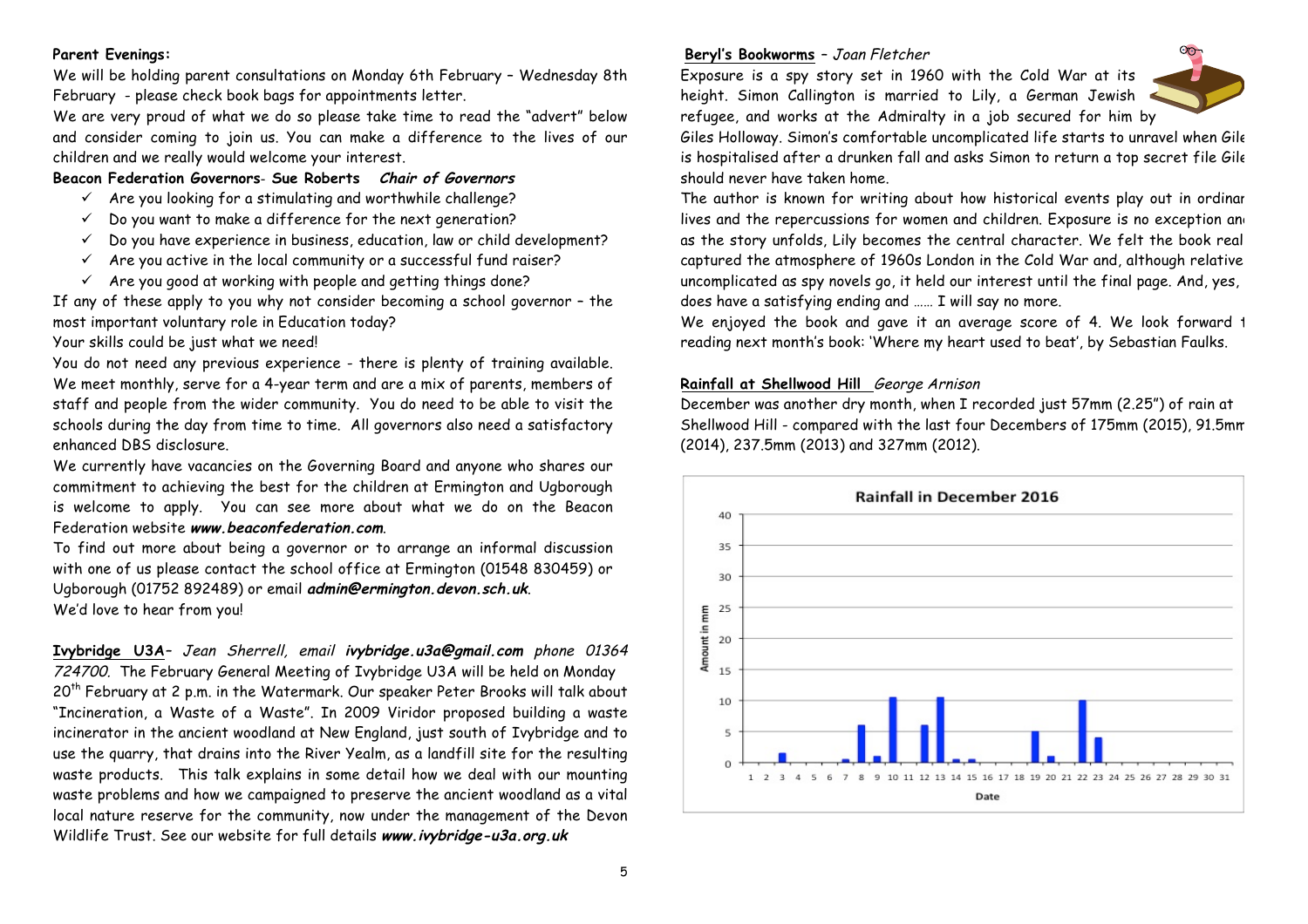Overall 2016 was a dry year - I don't think especially sunny, but the driest in the last five years, and below the average of the seven years I've been recording. This was despite a really wet and wild first seven weeks of the year which accounted for almost a third of the year's total rainfall, and thanks to a particularly dry second 6 months (apart from September). The wettest single day I recorded in 2016 was on 19 November (38mm), and the longest continuous period with zero rainfall was between 10 and 23 March (13 days)…although there was an 18 day spell across June/July in which there was only 1mm.

Nationally it was also a relatively quiet year, with only one named winter storm (Storm Angus) by the end of the year, whereas by the end of the previous December there'd been six!



## **Ugborough Village Hall-** Stafford Williams

A number of tasks are ongoing in the Hall to maintain the facility, but the next big project will be roof refurbishment – the committee is seeking quotes at present.

The Hall will be unavailable on Thursday  $4^{th}$  May as it will be used as a polling station that day.

17<sup>th</sup> February has been nominated to complete a deep clean of parts of the main hall during half-term and anyone who wishes to help should contact Catherine Gwynne, Phil Jones or Kate Brampton – many hands will make light work.

The Hall risk assessment has been updated and posted on the lobby noticeboard and in the occurrence book if you wish to read it.



Your Stars Tonight. "I think your subject for this month should b obvious" declares the steamed dietor as she glides out of the house a faerie twirl of glitter, destined for yet another pantomim rehearsal. As the front door shuts I see Venus shining like

headlight in the evening sky above St Peter's Church tower. It is remarkab bright, so bright that it has been claimed that it casts a shadow when there is r moon or sun to compete.

As the second closest planet to the sun, Venus orbits on the inside circuit in 22 days while the Earth circles around the sun in the outside lane in a more leisure 365 days. The result is that from our earthly viewpoint Earth, Venus and the sun are in the same relative positions on a cycle of around 584 days.

The current cycle started back in April 2016 when Venus emerged from behind the sun to start catching us up on the inside lane and steadily became brighter (an higher) in the evening sky. It reaches a maximum brightness on  $1<sup>st</sup>$  February after which it begins to dim and get lower in the dusk. Then at the end of March it will draw level with us and be in a direct line with ourselves and the sun and is lost the sun's glare only to reappears in May in the dawn sky as it begins to race awd from us on its journey round the sun. And when it reaches the far point the whol cycle starts again - there is a lovely YouTube video called "Earth Venus tanc around the sun" which is worth watching.

But there is an additional complexity in predicting the brilliance of the light from Venus. Through good (and very steady!) binoculars or a telescope Venus show phases just like the moon. Back in April last year it was a small almost circulc image changing slowly to become like a mini half-moon by Christmas. Since then it unlit side is increasingly being shown to us and so we see a crescent of light. Bu because it is getting closer to us the light reflected from Venus is becoming even brighter - a nice mathematical problem involving spheres, ellipses and invers square rules – just the thing to solve on a wet February afternoon.

And in February we also get a "two for the price of one" planet bonus as Mars less than a hands width away to the left of Venus. Look for a much fainter dirt orange star – rather upstaged and outshone by the brilliance of Venus.

The steamed dietor enters stage left much later in the evening, long after Venus has set, her thespian sparkle undiminished. And I know that I must forget th planets and gush about how for the first few days of February there will be a hos of stars glittering in the night in the Ugborough Village Hall against which th celestial sights will be but dim sparks.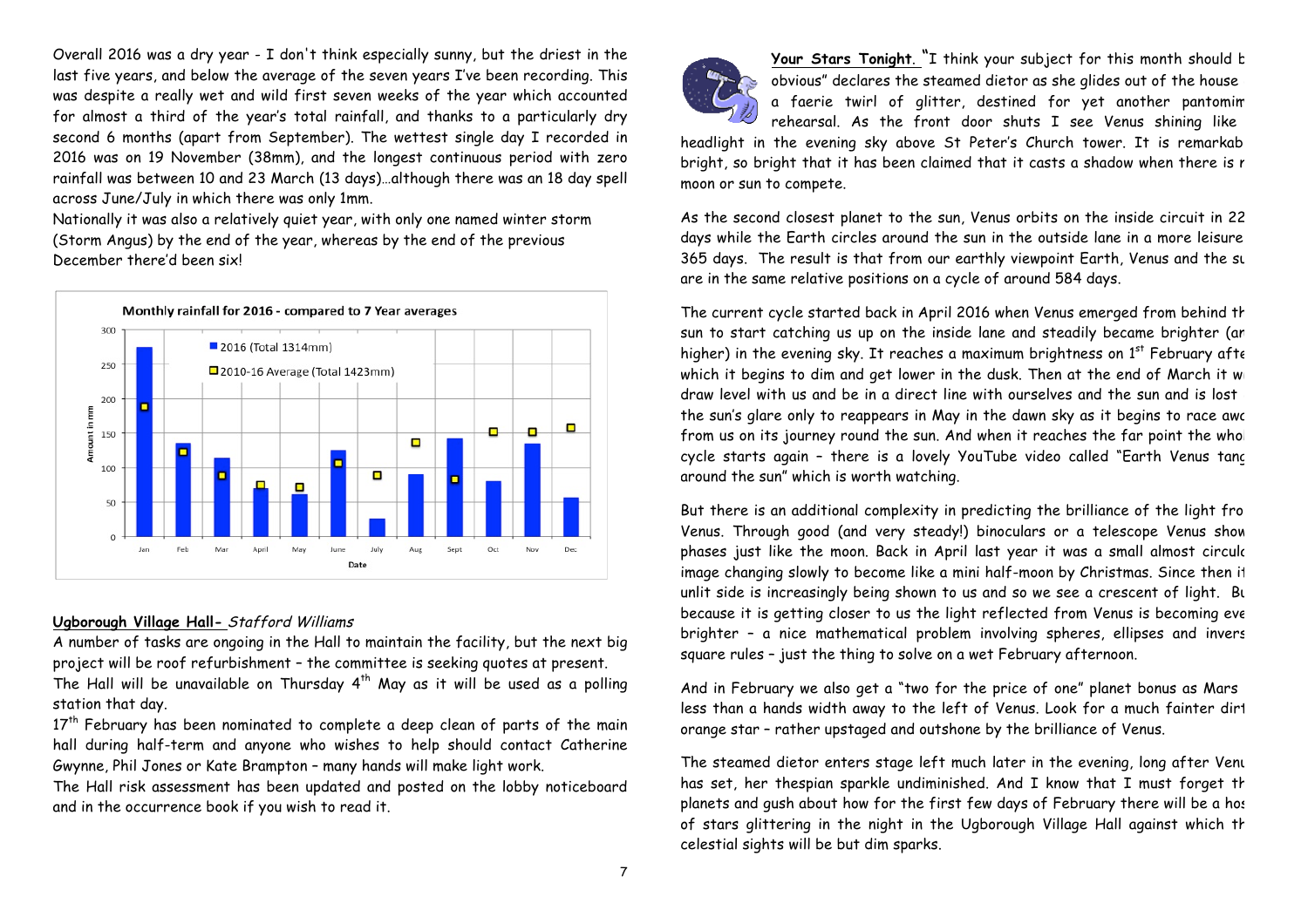#### **Ugborough Sustainable Saturdays** –Sarah Scanlon

I don't know about you but although it is lovely seeing family and friends and indulging in the festive food and drink, over the Christmas and New Year, in some ways it is comforting to get back to a routine. I know that for quite a few folk within the parish and further afield, USS is part of our routine in the village now.

I would like to take this opportunity to thank our wonderful helpers, who do not think twice about helping with refreshments, putting tables and chairs out before we open and staying behind to close up the village hall. I often say many hands make light work and it is so true.

The village hall is a perfect setting for USS and visitors from other parishes are very envious of the superb facilities we have.

The Hall will be transformed for the Village pantomime production soon so we will be changing venue for 4<sup>th</sup> February.

The Church has very kindly allowed us to set up our tables in St Peter's. This will be the same time (10 a.m. – 12 noon) and the familiar stallholders and refreshments will be there looking forward to seeing you.

It is a little cooler than the hall and the foods may look a little strange under the red lights! But last year we really enjoyed being in a different place and are very grateful to the Church for their support.

Dates for February are  $4^{th}$  (in the Church) and  $18^{th}$  (back in the Village Hall).

## **Ugborough Parish Council** Clerk: Sarah Woodman Tel: 01364 661127 Email: **ugboroughpc@yahoo.co.uk** Website: **ugboroughparishcouncil.gov.uk**

The same concerns regularly turn up at Ugborough Parish Council Meetings, and January was no exception. These included flooding at Lutterburn, the travellers at Hillhead, potholes and highway maintenance. Sadly, there is often no progress in resolving these concerns – although one day, I feel sure there will be success!

**The Draft Neighbourhood Plan** progress has also stalled, as it is still awaiting feedback from SHDC on the soundness of the draft plan.

**Planning applications** - Parish Council recommendations are given in bold below:

- Change of Use to Assembly & Leisure at Unit 2I Wrangaton Business Park, Wrangaton **Support**
- Single storey extension at Rockdale, Bittaford **Neutral**
- Conversion of barn to dwelling at Ladydown Barns, Ugborough **Neutral**
- Alterations and extension at Firslea, 1 Brook Gardens, Ugborough **Neutral, subject to a condition that the possible flooding arising from the development be addressed**

**Open Space, Sport and Recreation** were a focus for discussion at the meeting An Open Space Plan, including a Playing Pitch Strategy is being prepared. This will have relevance within the Neighbourhood Plan and will provide supporting evidenc when applying for grants towards sport and recreation facilities.

Exciting new play equipment for Bittaford playpark is being considered and, once details have been confirmed, it is hoped to get the go-ahead at the Februar meeting. The equipment is grant funded by £8000 Tesco Bags of Help and £200 Dartmoor Communities Fund.

The Highway Community Enhancement Fund is inviting funding applications an has £100,000 available. The March deadline is very tight, so the Parish Council rushing to come up with ideas – if you have any suggestions, please let the Clerk know as soon as possible.

The 2017/18 Budget and Precept were agreed at the meeting, with the emphas on funding for open space, sport and recreation provision and the successf Community Road Warden scheme. The annual precept from your Council Tax is 1 increase to  $£18,500$ , which will amount to an increase in the average annual Counc Tax bill of £2.52 next year.

The SHDC Homeless Strategy for 2017-2022 has been launched for publ consultation until  $13<sup>th</sup>$  February. Proposed actions include the continuation of th No Second Night Out Service for rough sleepers, a 'crash pad' model for the young single homeless, and the feasibility of a tiny houses project. More details on th consultation are available at **www.southhams.gov.uk/homelessconsultation**.

The next Parish Council Meetings will be held a week later than normal, c Wednesday  $8^{th}$  February and  $8^{th}$  March, starting at 7.30 p.m. Agenda and minute will be displayed on the noticeboards and website.

| Bittaford Methodist Chapel Jutta Berger 01752 698381                              |  |  |  |
|-----------------------------------------------------------------------------------|--|--|--|
| Please come and join us - we look forward to welcoming you.                       |  |  |  |
| Our services all start at 10.30 a.m. unless otherwise stated.                     |  |  |  |
| Sunday 5 <sup>th</sup> February - Rev. David Youngs Sacrament of Holy Communion   |  |  |  |
| Sunday 12 <sup>th</sup> February - Mr. Terry Milam                                |  |  |  |
| Sunday 19 <sup>th</sup> February - 2.30 p.m. Rev. Simon Leigh<br>Covenant Service |  |  |  |
| Sunday 26 <sup>th</sup> February - Mr. Justice Abusah                             |  |  |  |
| Our Hall is available for hire. We have a small Tea Kitchen. All enquiries        |  |  |  |
| contact: Jutta Berger as above or e-Mail to: juttaberger@tiscali.co.uk            |  |  |  |
| Green Pastures Coffee Bar for families with small children.                       |  |  |  |
| Open every Friday from 10 a.m. 'til 12 noon including School Holidays!            |  |  |  |
|                                                                                   |  |  |  |